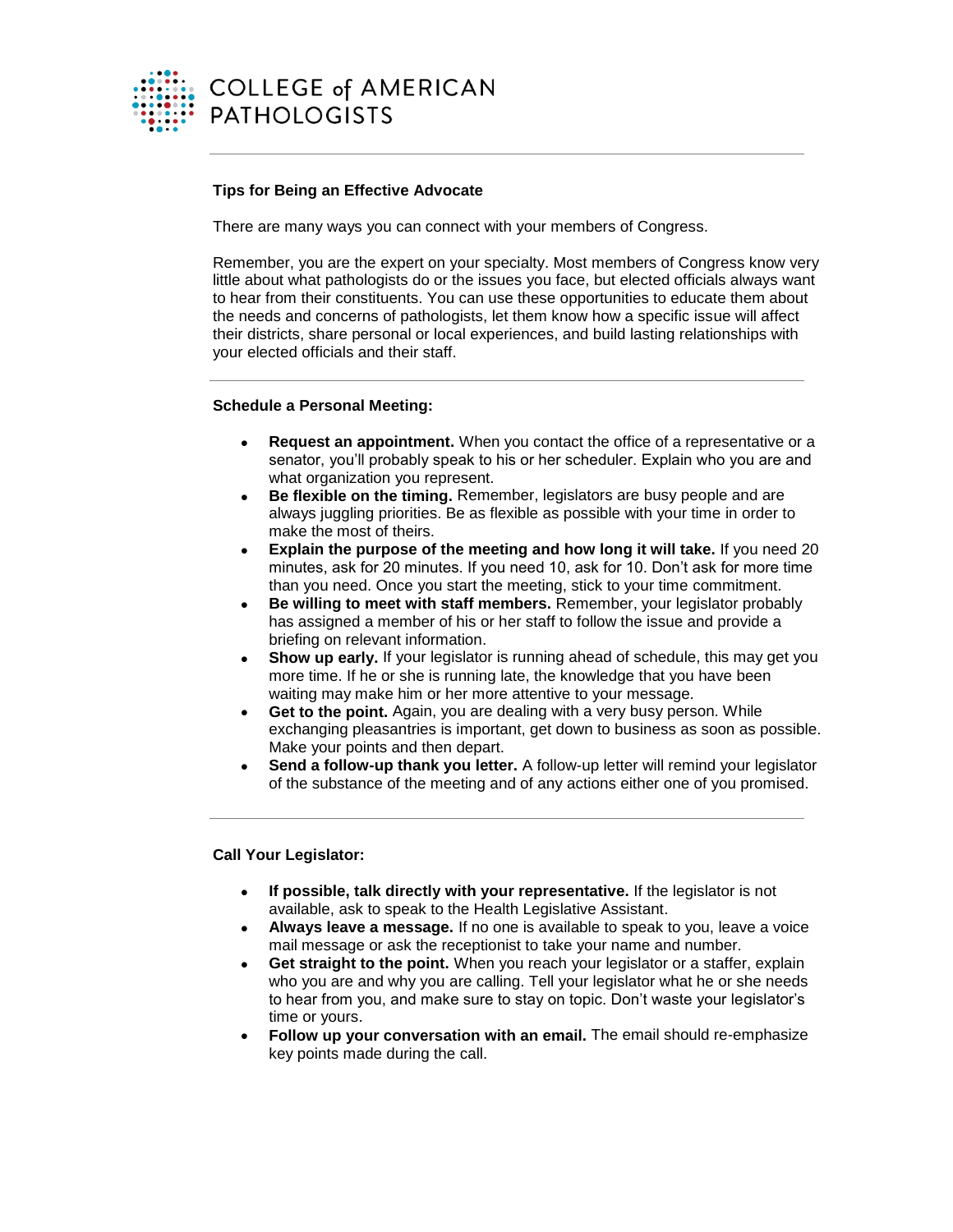

## **Attend a Town Hall Meeting:**

- **Write out your question ahead of time.** Preparing what you plan to say will help you to be clear and concise in asking your question. Explain why the issue is important to you personally and how it affects you and others like you.
- **Get there early so that you get a good seat.**
- **Be respectful when asking your question.** Keep your exchange polite; don't argue with the legislator. Be sure to thank him or her for any positive actions he has taken (cosponsoring legislation, attending a previous meeting or lab tour, etc.).
- **Have a back-up plan.** You may not get called on to ask your question. Bring an issue brief or one-page summary of the issue that you can leave with the legislator's staff and ask them to follow up with you. Be sure to include your contact information.
- **Follow up with an email.** If the legislator answers your question, send him a thank you note by email. This will remind the legislator of the substance of your question and may prompt him to action. As an expert in your field, you can also offer to be a resource for the legislator and staff on the issue.

# **Write a Letter to the Editor:**

- **Find your local paper.** If you don't know how to submit a letter to your local newspaper, you can find that information by [looking up your paper's website](http://www.usnpl.com/) by state and then city/town. Most websites will have submission instructions on their contact page.
- **Know your subject.** If you are responding to an action alert, you may already have a template or sample text provided to you. If not, review the issue briefs and other materials available on cap.org. The CAP Advocacy staff is also happy to provide additional information or guidance.
- **Make it personal.** Don't just give the talking points. Explain why the issue is important to you personally and how it affects you and others like you.
- **Keep it brief.** Most newspapers will have a word limit typically between 200- 500 words. The word limit is often included in the submission instructions on the website.
- **Include your contact information.** If your letter is selected to be published, the editors will use this information to get in touch with you.

## **Send a Thank You Note:**

- **Thank them for their time.** Whether you met with your legislator or a staff member, remember that they have extremely busy schedules and their time is valuable.
- **Briefly reiterate the issues you discussed.** A thank you note serves as a follow-up to your meeting and a reminder of the conversation you had. It also lets them know that you will be persistent in getting an answer and/or action from your legislator.
- **Continue to build the relationship.** Take advantage of opportunities to stay in touch. Promise to follow up when there is a new development on the issue (legislation introduced, report published, etc.). Invite your member of Congress to visit your laboratory or offer to serve on their health advisory committee.